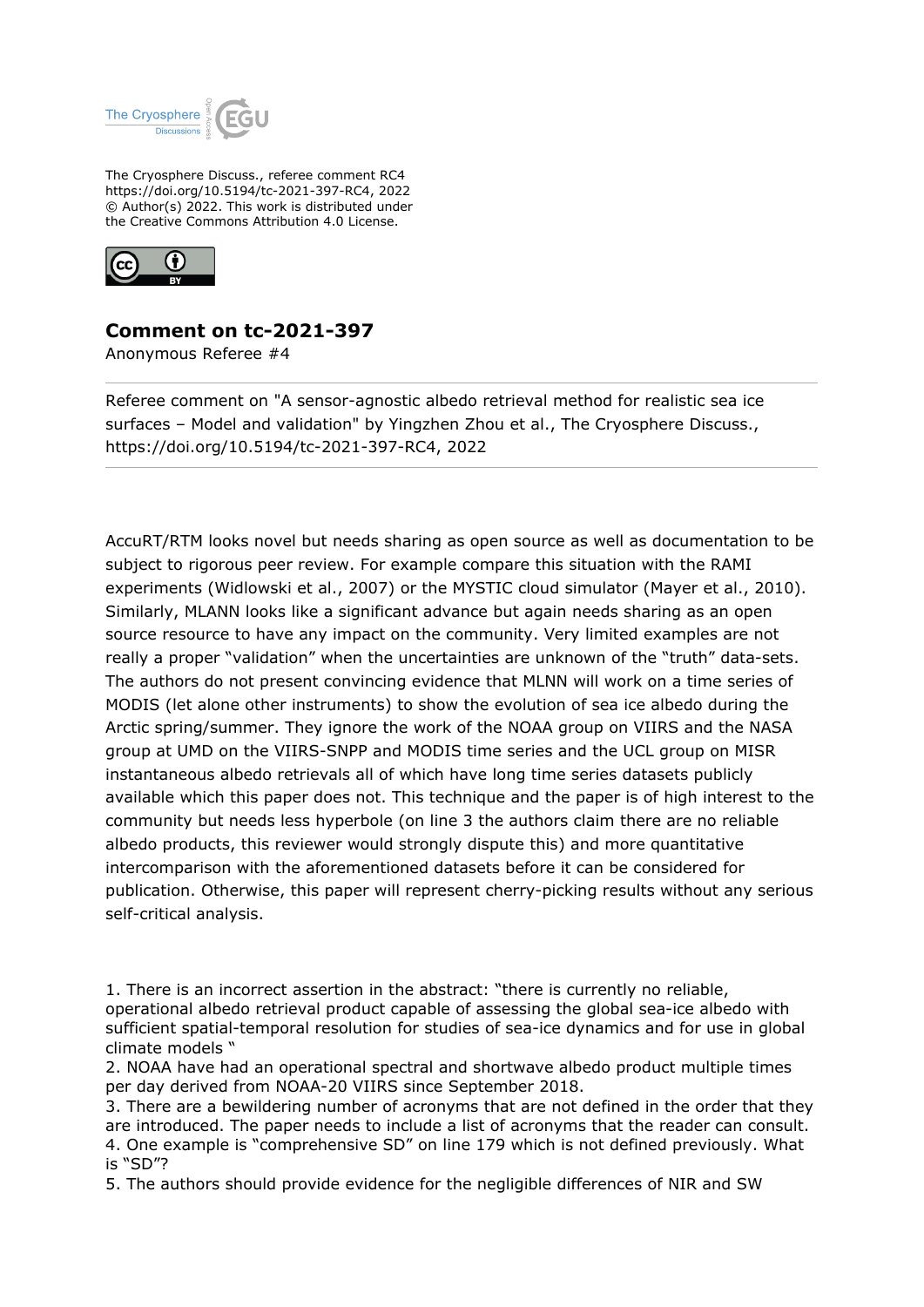albedos for the differences given the upper wavelengths of 2.1µm, 2.5µm, and 3µm (lines 278-279)

6. Absolute albedo is not very helpful when the range in albedos is so large. It is better to show the coefficient of variation (stdv/mean) to see how the albedo varies in uncertainties. (Line 437)

7. The so-called validation shown here is usually referred to as stage 1 (CEOS-WGCV-LPV, see https://lpvs.gsfc.nasa.gov/) as there are very limited dates and there is no uncertainty specified for the aircraft measurements.

8. Why was MLANN not adapted for uses with SGLI, VIIRS, and OLCI?

9. Also, what about comparisons with the OLCI product derived using the Kokhanovsky et al. 2020 (Line 687) SNAP processor?

10. Where are the open-source repositories of AccuRT and the RTM/SciML as well as MLANN?

Cited references

1. Widlowski, J.-L.; Taberner, M.; Pinty, B.; Bruniquel-Pinel, V.; Disney, M.; Fernandes, R.; Gastellu-Etchegorry, J.-P.; Gobron, N.; Kuusk, A.; Lavergne, T.; Leblanc, S.; Lewis, P. E.; Martin, E.; Mõttus, M.; North, P. R. J.; Qin, W.; Robustelli, M.; Rochdi, N.; Ruiloba, R.; Soler, C.; Thompson, R.; Verhoef, W.; Verstraete, M. M.; Xie, D. Third Radiation Transfer Model Intercomparison (RAMI) exercise: Documenting progress in canopy reflectance models. Journal of Geophysical research Solid earth 2007, 112, D09111. 2. Mayer, B.; Hoch, S. W.; Whiteman, C. D. Validating the MYSTIC three-dimensional radiative transfer model with observations from the complex topography of Arizona's

Meteor Crater. Atmos Chem Phys 2010, 10, 8685–8696.

Annotation Summary of tc-2021-397 - annotated.pdf.

Note [page 1]: Line 3: NOAA have had an operational DAILY spectral and shortwave validated albedo product derived from VIIRS since September 2018. There is also a paper which describes the sea ice product specifically which you reference below from Peng et al. (2018) but which you ignore in your paper. Where is the evidence that this is not reliable and operational? Is your proposed product operational? This sentence should be modified.

Note [page 1]: Line 9: But neither does the MISR (Kharbouche & Muller, 2018) nor does the GLASS product both of which are produced from instantaneous measurements.

Note [page 1]: Define acronym

Note [page 1]: Line 14: This is not a very helpful measure of error if you don't provide the range and mean?

Note [page 1]: Line 23: Extent? Thickness? Concentration? Which attribute is in decline?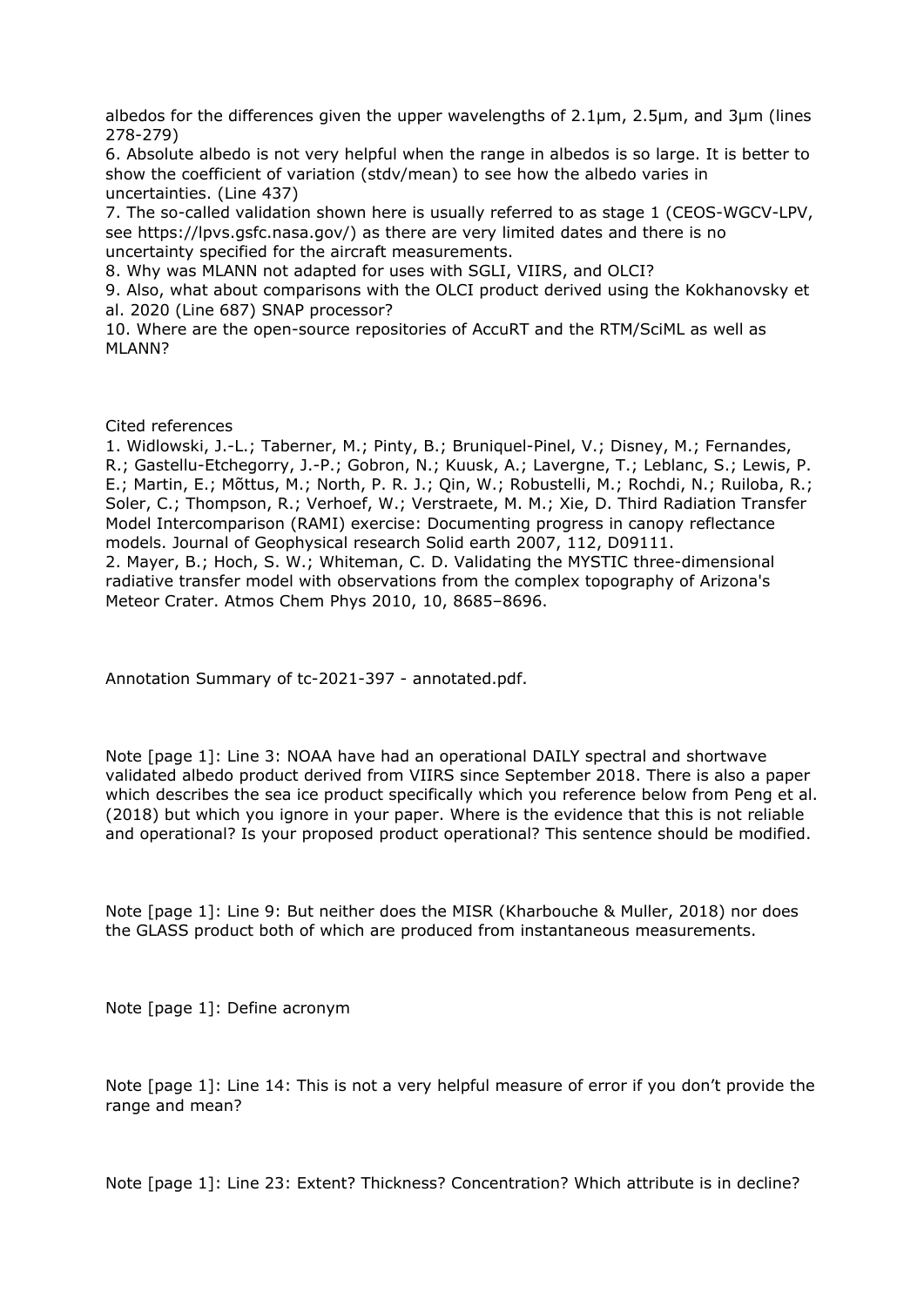Note [page 2]: Spatial resolution?

Note [page 2]: What is the resolution?

Note [page 2]: Spatial resolution?

Note [page 2]: Omits MISR products from Kharbouche & Muller (2018)

Also, needs spatial and temporal resolution and time range adding as well as URLs of where the product is described and available.

Note [page 2]: Table 1 is very poor. Needs consistency in spatial resolution, needs a column for time range for which they are available. Needs an additional column for validation level (see CEOS comment later)

Strikeout [page 2]: (2018)) have been validated using ground truths from the Greenland Ice Sheet and snow-covered land, but the validation is not repre- sentative of the highly variable sea-ice surface.

Note [page 2]: L38: This is because there are no reliable long-term measurements of sea ice albedo publicly available.

Note [page 2]: Line 41: But that is true of all the so-called validation exercises including your aircraft data. This I sonly for a few dates, can be up to 5 hours different in time with the satellite overpass and dos not have any uncertainties associated with the aircraft measurements.

Strikeout [page 3]: The CLARA-SAL product (Riihelä et al., 2013) calculates the 'black-sky albedo', the App-x and MCD43 products generate both black- and white-sky albedo (Schaaf et al., 2002), and all other albedo products directly yield 'blue-sky albedo', which is also the albedo that can be directly compared to with…

Highlight [page 4]: Section 3 is devoted to validation of the albedo-retrieval product, discussion of potential causes of uncertainty, and a sensor-to-sensor comparison of the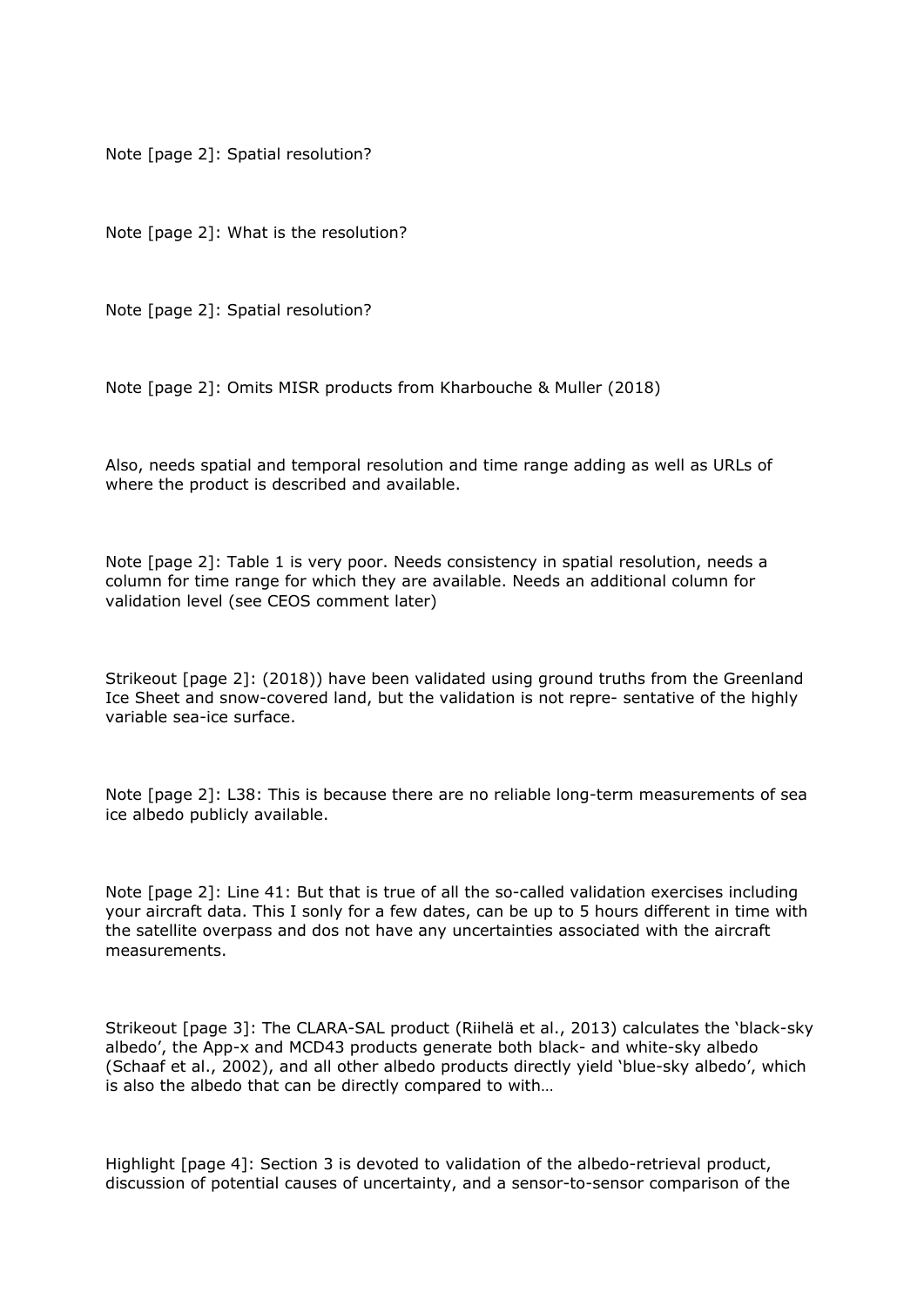retrieval outcomes using MODIS and SGLI radiance data.

Highlight [page 4]: (2021 (ready to submit), as well as its applicability to cloud radiative forcing (CRF) analysis and to enhancement of current regional/global climate models.

Note [page 5]: Line 118: Define acronym

Highlight [page 6]: A coupled RTM that is used in conjunction with a realistic modeling of the system based on its IOPs can address both of these challenges.

Highlight [page 8]: (i) the complicated surface and atmosphere conditions by varying the optical properties in Table 2, and…

Note [page 8]: Line 185: all the parameters need to be elaborated in a table as this is an open journal. Also, is AccuRT open source? And what about the retrieval method?

Note [page 8]: Line 195: Are these available? Where are they described?

Note [page 8]: Line 203: Reference needed

Note [page 8]: Line 208: need reference and/or URL for this unknown sensor.

Note [page 8]: Line 209: It is disappointing that this sensor was not examined as it could then be compared against the operational VIIRS product from Peng.

Note [page 9]: Line 215: What does the L stand for?

Note [page 11]: Line 281: What is this footprint? How is the difference in resolution dealt with? Aggregation?

Note [page 11]: Line 295: Where does this significant decrease come from? H2O absorption?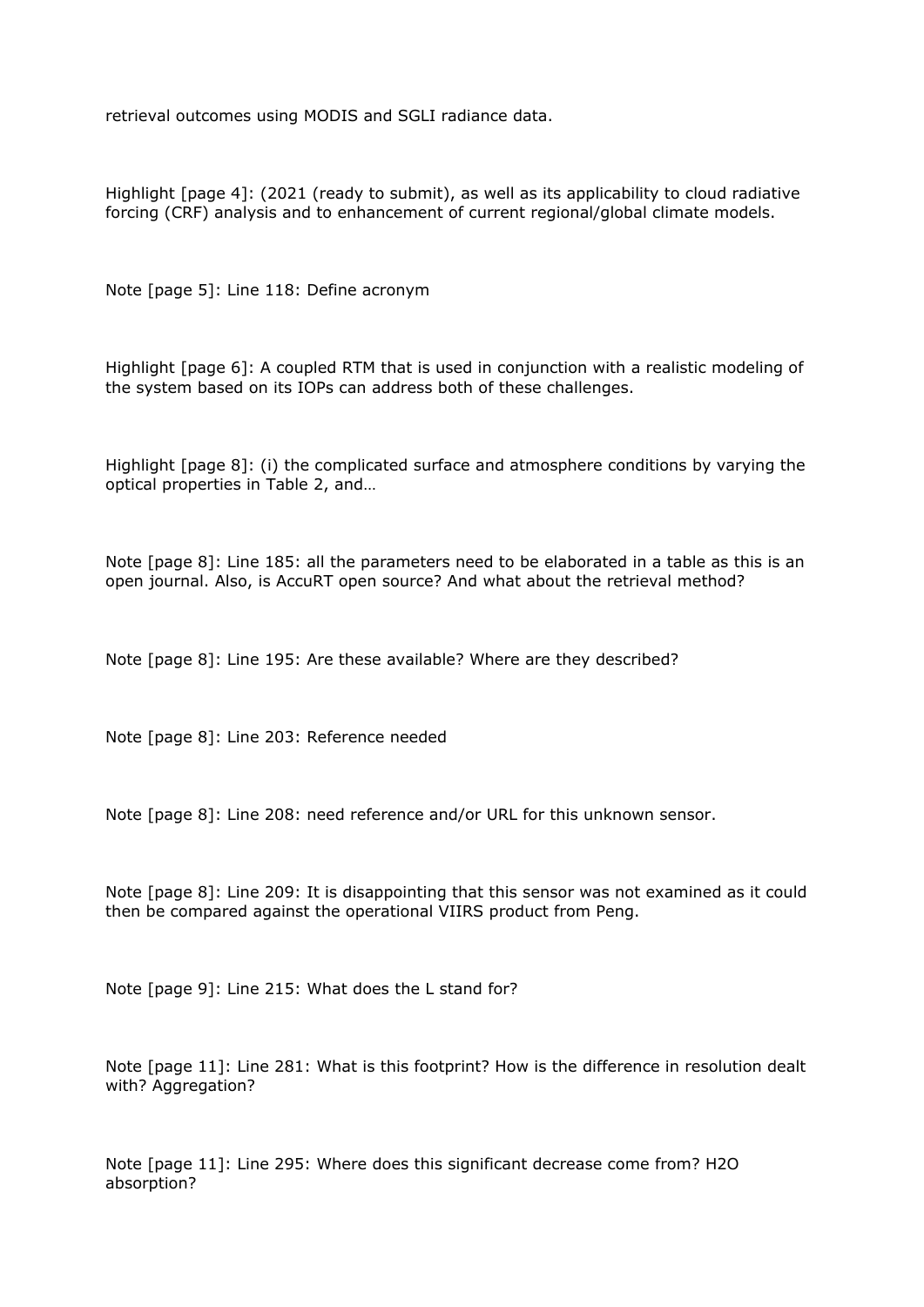Highlight [page 12]: matching dates in the latitude-longitude range of  $\overline{\mathsf{in}}$  dight operations (identi $\overline{\mathbf{u}}$ -Ded using the MLCM, Chen et al.

Note [page 12]: Line 311: The visible results do show the lowest value of r and slope. The authors should comment on why these produce the worst results.

Note [page 13]: Line 326: how fast did the sea ice move over the time period between the MODIS observation and the aircraft observation? Itis likely that the poorer disagreement is due to the fact that the same piece of sea ice is not observed by the aircraft.

Note [page 14]: Figure 3: caption: What is the time range shown here between these 2 sets of measurements?

Note [page 16]: Line 378: This is difficult to believe as most sea ice moves at >10 km/day at this time of year.

Note [page 21]: Line 437: Absolute albedo error is not very helpful when the range in albedos is so large. It is better to show coefficient of variation (stdv/mean) to see how the albedo varies in uncertainties.

Note [page 21]: Line 441: Remind the reader what MPD is and define in a list of acronyms.

Note [page 22]: Figure 10: What does EE mean? Define in the caption.

Note [page 23]: Lines 460-461: Is this upper range of wavelength for n2b significant?

Note [page 27]: Figure 14 caption: Why is the OLCI retrieval so much coarser in spatial resolution?

Note [page 28]: Line 529: Why on earth was this done?